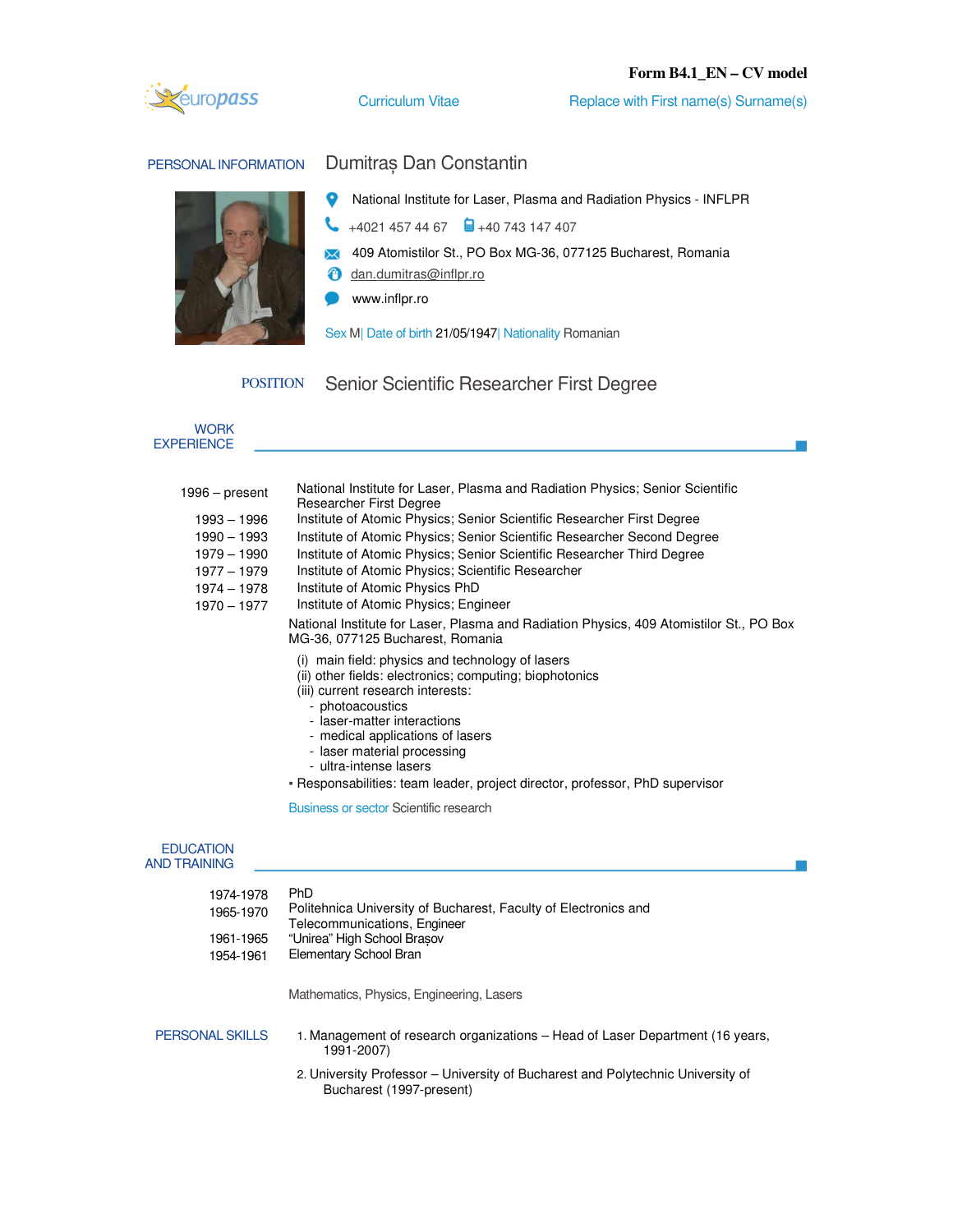

- 3. PhD Supervisor Polytechnic University of Bucharest (2010-present)
- 4. Coordinator of a research team National Institute for Laser, Plasma and Radiation Physics (1990-present)
- 5. Organizer of numerous national and international conferences (e.g. ROMOPTO 1997, Advanced Laser Technologies 2001 and 2006, Light at Extreme Intensities 2009, ICUIL 2012)
- 6. Author of 141 scientific papers published in refereed journals (Ex.: C. Popa, A. M. Bratu, C. Matei, R. Cernat, A. Popescu and D. C. Dumitraş, "Qualitative and quantitative determination of human biomarkers by laser photoacoustic spectroscopy methods", Laser Physics, Vol. 21, No. 7, pp. 1336-1342 (2011); C. Popa, D. C. A. Duţu, R. Cernat, C. Matei, A. M. Bratu, Ş. Băniţă, D. C. Dumitraş, "Ethylene and ammonia traces measurements from the patients' breath with renal failure via LPAS method", Appl. Phys. B, Vol. 105, No. 3, pp. 669-674 (2011) D. C. Dumitraş, A. M. Bratu, C. Popa, "CO2 laser photoacoustic spectroscopy: I. Principles", pp. 1-42, in "CO2 Laser – Optimisation and Application", Editor Dan C. Dumitraş, Intech (Croatia), 2012, ISBN 978-953-51-0351-6; D. C. Dumitraş, A. M. Bratu, C. Popa, "CO2 laser photoacoustic spectroscopy: II. Instrumentation and applictions", pp. 43-102, in "CO2 Laser – Optimisation and Application", Editor Dan C. Dumitraş, Intech (Croatia), 2012, ISBN 978-953-51-0351-6)
- 7. Author and editor of 15 books (Ex.: D. C. Dumitraş, "Laseri cu gaz", Editura Academiei Române, Bucureşti, 1982 (270 pag.) C.Z. 621.375.9.533; D. C. Dumitraş, "Biofotonică. Bazele fizice ale aplicaţiilor laserilor în medicină şi biologie", Editura All Educaţional, Bucureşti, 1999 (780 pag.) ISBN 973-684-118- 9; 621.375.826:61; D. C. Dumitraş, "Ingineria fasciculelor laser", Editura All, Bucureşti, 2004 (500 pag.) ISBN 973-571-522-8; D. C. Dumitraş, "Tehnici laser şi aplicaţii", Editura Universităţii din Bucureşti, 2006 (300 pag.) ISBN (10) 973-737- 173-9; ISBN (13) 978-973-737-173-7; 621.375.826(075.8); D. C. Dumitraş, Ed., "Light at Extreme Intensities", American Institute of Physics Proceedings Vol. 1228, 500 p., 2010 (USA), ISSN 0094-243X; ISBN 978-0-7354-0771-8; D. C. Dumitraş, Ed., "Nd:YAG Laser", 318 p., Intech, 2012 (Croatia), ISBN 978-953-51- 0105-5; D. C. Dumitraş, Ed., "CO2 Laser – Optimisation and Application", 436 p., Intech, 2012 (Croatia), ISBN 978-953-51-0351-6)
- 8. Author of 255 communications at international and national conferences (35 invited lectures)

9. Invited seminars abroad: 7

- 10. Author of 7 patents
- 11. Citations: 350 (without self citations)

| Other language(s) |                | <b>UNDERSTANDING</b> |                | <b>SPEAKING</b>                      |                |
|-------------------|----------------|----------------------|----------------|--------------------------------------|----------------|
|                   | Listening      | Reading              |                | Spoken interaction Spoken production |                |
| English           | C <sub>2</sub> | C <sub>2</sub>       | C <sub>2</sub> | C <sub>2</sub>                       | C <sub>2</sub> |
|                   |                |                      |                |                                      |                |
| French            | C <sub>2</sub> | C <sub>2</sub>       | <b>B2</b>      | <b>B2</b>                            | <b>B2</b>      |
|                   |                |                      |                |                                      |                |
| Italian           | C <sub>1</sub> | C <sub>1</sub>       | <b>B2</b>      | <b>B2</b>                            | <b>B2</b>      |
|                   |                |                      |                |                                      |                |
| Russian           | <b>B1</b>      | <b>B1</b>            | A2             | A2                                   | A2             |
|                   |                |                      |                |                                      |                |

### Mother tongue(s) Romanian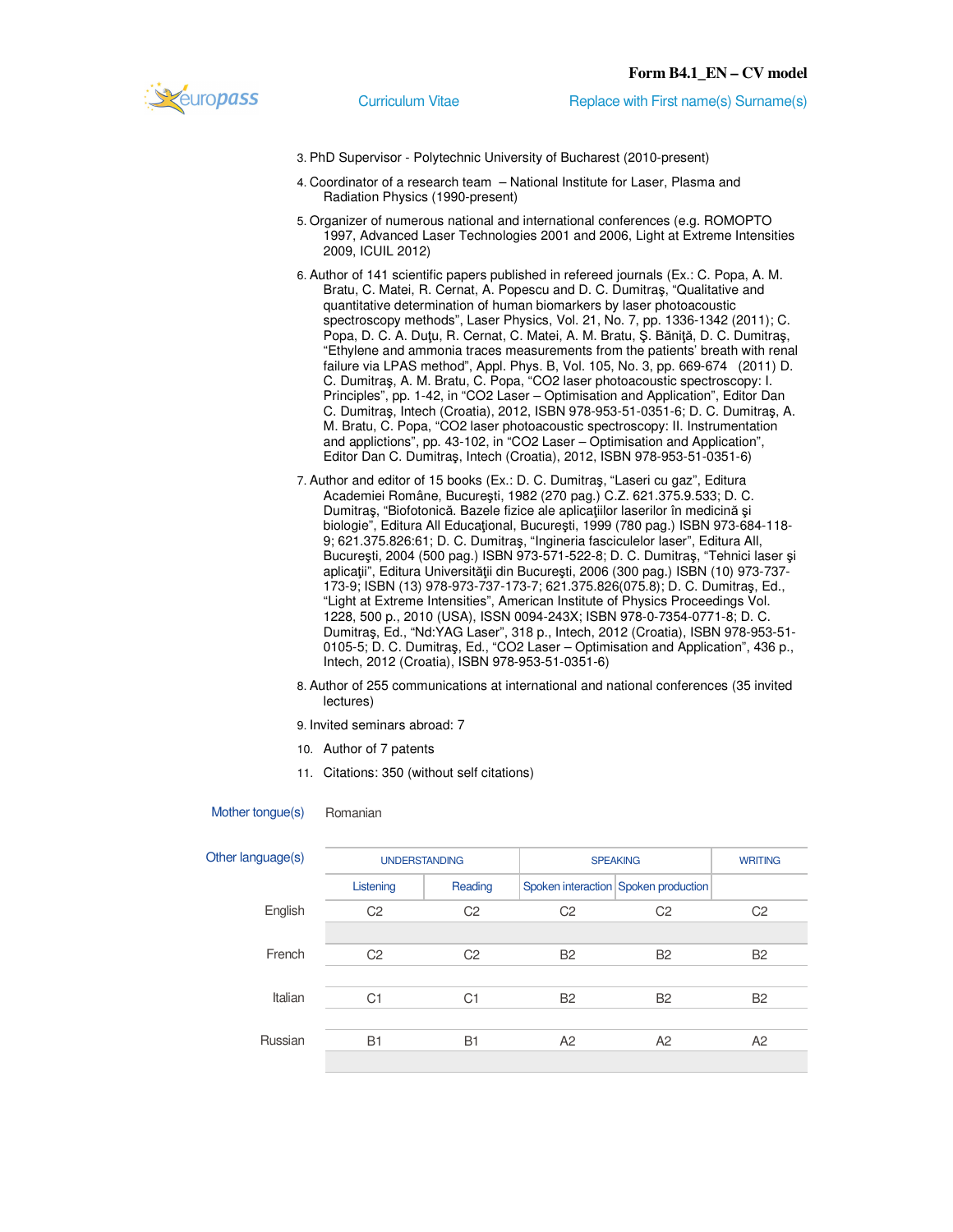

Communication skills • Good communication skills gained through my experience as scientific research manager (department, laboratory, team)

Organisational / managerial skills

- Management of research organizations Head of Laser Department (16 years, 1991- 2007; manager for 130 researchers and technicians)
- Director/Responsible/Mentor for 24 national and international projects (after 2000): Ex.; Project RELANSIN 1540 "Educational services package on electronic support" 2001- 2004; Project CEEX 05-D11-05 "Innovative therapeutic approaches for intervention with laser from IR field in hematology, ophthalmology and dermatology" 2005-2008; Project CEEX CX-9 "Researches on preventive diagnosis and ways to cut down ionizing effects on healthy tissue" 2005-2008; Project CEEX CX-4 "Laser, optical and spectral methods for early detection of pathological changes in bio-tissues" 2005-2008; Project CEEX 06-D11-16 "Near infrared (NIR) diffuse optical tomography for breast specific diseases" 2006-2008; Project PC7 Grant Agreement Number 212105 "ELI – Extreme Light Infrastructure" 2007-2010; Project PNCD II Partnership 31-020 "Advanced research for determination of thermal, spectral and chemical parameters of minerals, rocks and industrial wastes for developing geo-referenced data and meta-data bases for environmental problems monitoring" 2007-2010; Project PNCD II Partnership 11- 031 "Studies for clear up the interaction mechanisms between laser and radiofrequency radiations with the tissues of upper aerodigestive tract and elaboration of therapeutical protocols" 2007-2010; Project PNCD II Capacities 3EU "Infrastructure for extreme light – preparatory phase" 2008-2010; Project PNCD II Partnership 32-148 "Assessment of impact of petrol related pollutants and hydrocarbons natural degradation on aquatic ecosystems" 2008-2011; Project PNCD II Partnership 184 "Multimodal optical imaging system for intraoperative detection of tumor positive (MOIST)" 2012-2016; Project PN II Human Resources PD 51 "Accurate air quality measurement in polluted environmental sites" 2013-2015; Project RO-CERN E12 "Preliminary studies for bio-medical experiments implementation at ELI-NP" 2014-2016; Proiect PN II Partnership 200 "Imaging system for differentiation of malign and benign tumoral lesions based on the duality of hyperspectral fluorescence and diffuse optical tomography" 2014-2017
- **Leader of a research team**
- University Professor University of Bucharest and Polytechnic University of Bucharest
- PhD Supervisor Polytechnic University of Bucharest
- Organizer of national (6) and international conferences (5) (ROMOPTO 1997, Advanced Laser Technologies 2001 and 2007, Light at Extreme Intensities 2009, ICUIL 2012)

- Job-related skills Good command of research steps
	- Security to laser radiation (I was the leader of a team who elaborated the National Standard for Security to Laser Radiation: 60.825-1 + A11 Security for use of laser products. Part 1: equipment classification, prescriptions and user guide – July 1999)

| Digital competence |                                  |                                                                                     | <b>SELF-ASSESSMENT</b> |                     |                     |
|--------------------|----------------------------------|-------------------------------------------------------------------------------------|------------------------|---------------------|---------------------|
|                    | <b>Information</b><br>processing | Communication                                                                       | Content<br>creation    | <b>Safety</b>       | Problem<br>solving  |
|                    | Proficient user                  | Proficient user                                                                     | Proficient user        | Independent<br>user | Independent<br>user |
|                    |                                  | . good command of office suite (word processor, spread sheet, presentation software |                        |                     |                     |

**SUITE (word processor, spread sheet, presentation software,** dedicated software for data acquisition and processing)

good command of photo editing software gained as an amateur photographer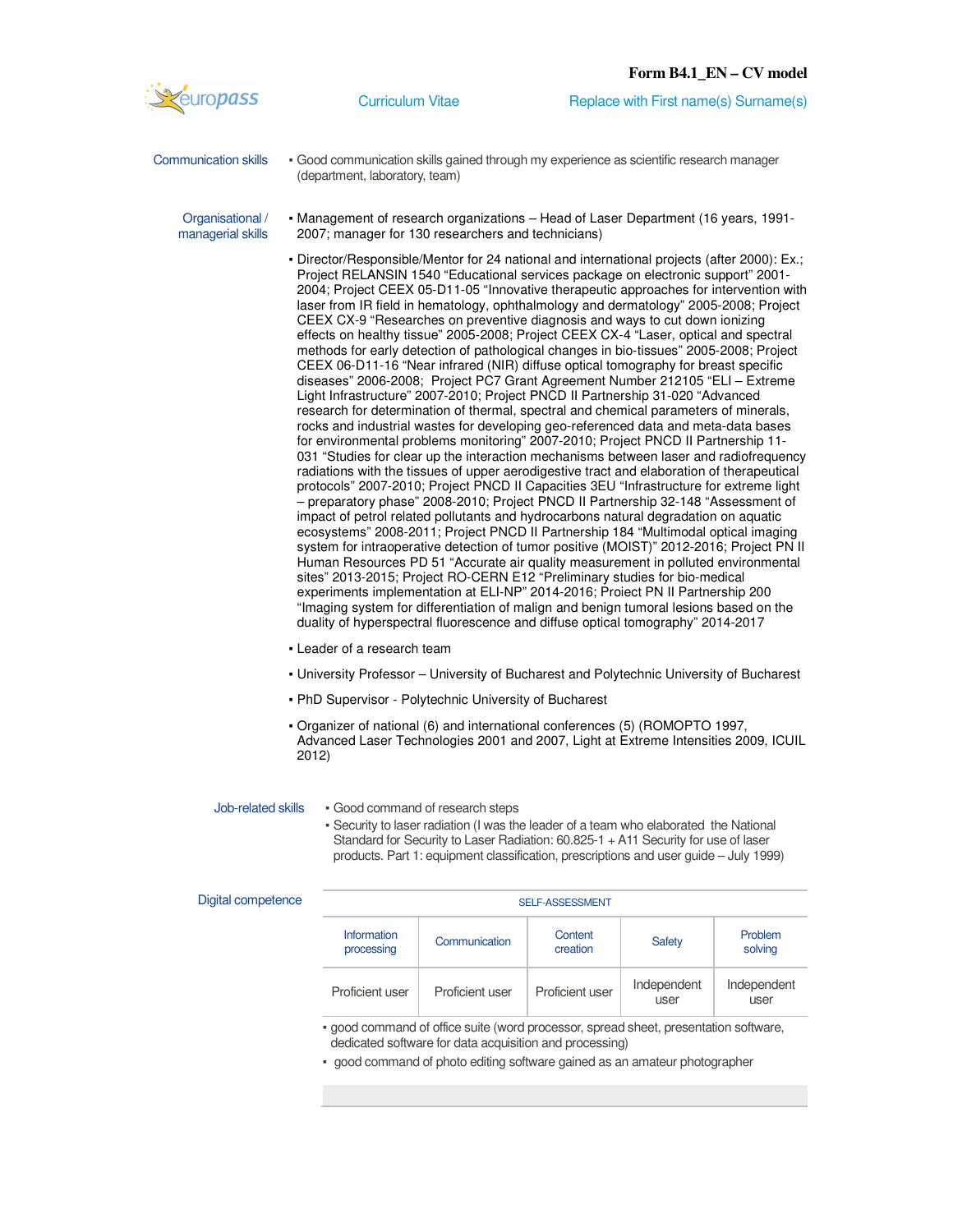

| Other skills | • Specialist in Laser History |
|--------------|-------------------------------|
|--------------|-------------------------------|

Driving licence B

```
ADDITIONAL 
INFORMATION
```

| uvioli IVI v         |                                                                                                                                                                                                                            |
|----------------------|----------------------------------------------------------------------------------------------------------------------------------------------------------------------------------------------------------------------------|
| Publications         | • 141 in refereed scientific journals                                                                                                                                                                                      |
| <b>Presentations</b> | - Laser History in Romania and worldwide, ELI project, laser applications in medicine,<br>high intensity lasers – Universities (Bucharest, Iasi, Craiova, Timisoara), Romanian<br>Academy of Sciences, research institutes |
| Projects             | - Director/responsible/mentor for 24 national and international research projects (after<br>2000)                                                                                                                          |
| Conferences          | - 255 conference presentations at national and international conferences (35 invited<br>lectures)                                                                                                                          |
| <b>Seminars</b>      | • 7 invited seminars abroad                                                                                                                                                                                                |
| Honours and awards   | . 1976: Main Award at the National Youth Colloquium                                                                                                                                                                        |
|                      | • 1977: "Dragomir Hurmuzescu" Romanian Academy of Sciences Award for<br>Physics                                                                                                                                            |
|                      | • 1979: Main Award at the National Fair for Invention                                                                                                                                                                      |
| <b>Memberships</b>   | • Member of the Romanian Physics Society                                                                                                                                                                                   |
|                      | - Member of the International Society for Optical Engineering (SPIE) - USA<br>(President 1997-1999 SPIE - RO)                                                                                                              |
|                      | • Member of the European Optical Society (EOS)                                                                                                                                                                             |
|                      | • Member of the Romanian Society for Lasers in Medicine and Biology<br>(BIOPHOTONICS)                                                                                                                                      |
|                      | • Member of the Romanian Electrotechnical Committee (CER - CT76)<br>- Fellow of the European Medical Laser Association (EMLA)                                                                                              |
| <b>Citations</b>     | - 350 (without self citations)                                                                                                                                                                                             |
|                      |                                                                                                                                                                                                                            |

| <b>ACTIVITIES</b> |
|-------------------|
| BELATED TO        |
| ELI PROJECT       |

- 1. I initiated participation of Romania in ELI project (Palaiseau, France, Feb. 2007)
- 2. I was Director for Romania in the project ELI-PP (2007-2010)
- 3. As a chairman I organized international conferences with topics related to ELI: ALT '06: Advanced Laser Technologies Conference, Braşov, Romania, 8-12 September 2006; LEI 2009: Light at Extreme Intensities, Braşov, Romania, 16-21 October 2009; ICUIL 2012: International Conference on Ultra Intense Lasers, Mamaia, Romania, 16- 21 September 2012
- 4. I was editor of the book: D. C. Dumitraş, Ed., "Light at Extreme Intensities", American Institute of Physics Proceedings Vol. 1228, 500 pp., 2010 (USA), ISSN 0094-243X; ISBN 978-0-7354-0771-8
- 5. I was chairman at international workshops PWSC (Petawatt Scientific Committee) 2010 (San Francisco); PWSC 2011 (Műnchen); PWSC 2012 (Mamaia)
- 6. I presented at international conferences (România, Rusia, Bulgaria, SUA, Czech Republic, Muntenegru) topics, challenges and applications of ELI project:
	- a) D. C. Dumitraş, "Contribution of Romania to ELI project", Topical Problems of Nonlinear Wave Physics NWP-2008, Topical Conference NWP-2: Physics of Extreme Light, Nizhny Novgorod, Russia, July 20-26, 2008 (Oral presentation)